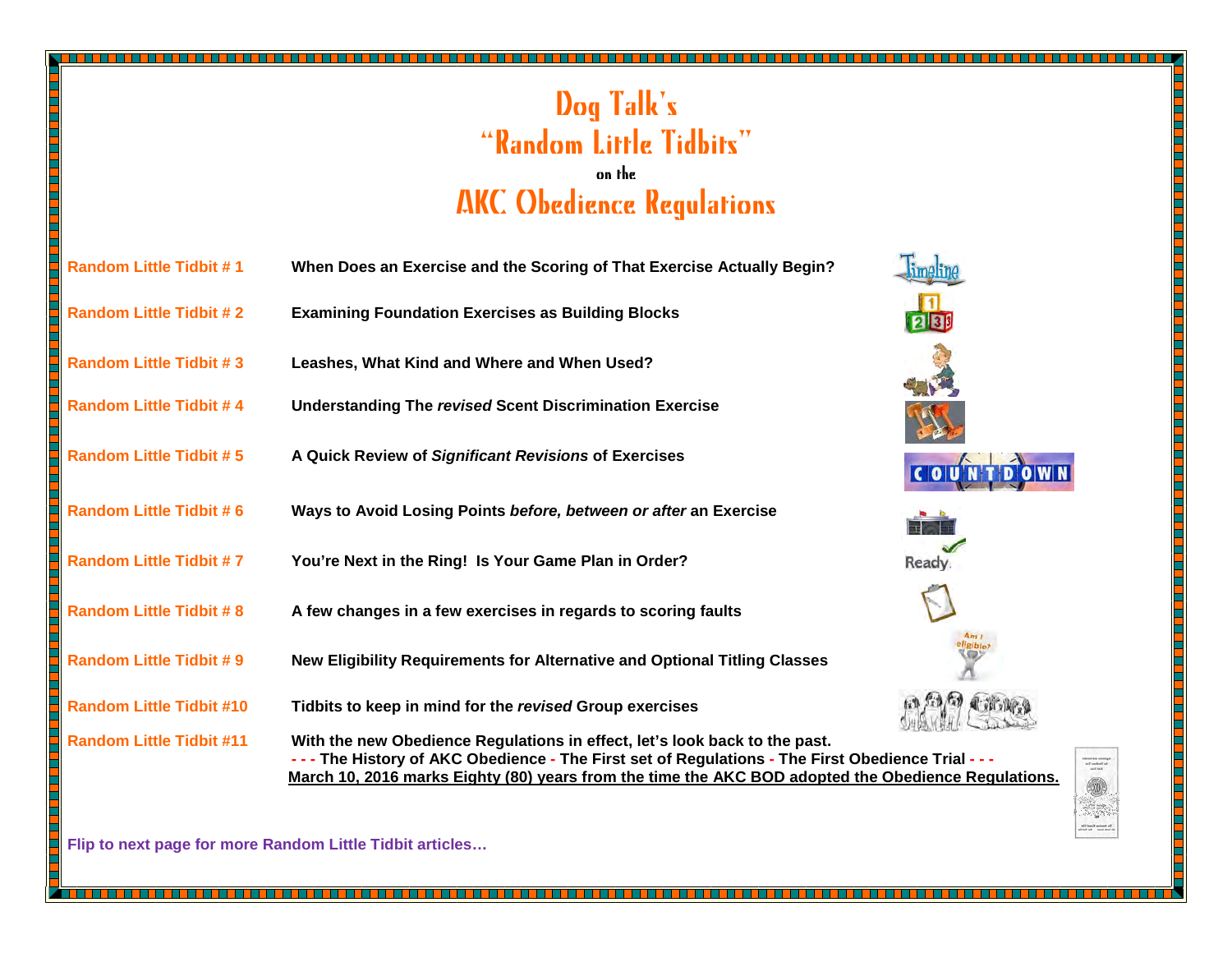| <b>Random Little Tidbit #12</b>                                   | Dinosaurs and now measuring is one step closer to total extinction!    |                            |
|-------------------------------------------------------------------|------------------------------------------------------------------------|----------------------------|
| <b>Random Little Tidbit #13</b>                                   | Added new words to the Glossary of Terms + new Judge's Book procedures | $G_2$ L, O, S, S, A, R, Y, |
| <b>Random Little Tidbit #14</b>                                   | Reviewing the newly published AKC Obedience Regulations                |                            |
| <b>Random Little Tidbit #15</b>                                   | It is "always a good time" to give back to the Sport!                  | C <sub>OMMU</sub> Nity     |
| <b>Random Little Tidbit #16</b>                                   | Bullets In The Boat or Wind In The Sails???                            |                            |
| Random Little Tidbit #17<br>(Judging Series - 17, 18 & 19)        | Take a Moment and Step Into The Shoes of an Obedience Judge            |                            |
| Random Little Tidbit #18<br>(JudgingSeries - 17, 18 & 19)         | Items to Observe and Make Notes of While Apprenticing                  |                            |
| <b>Random Little Tidbit #19</b><br>(Judging Series - 17, 18 & 19) | <b>Ringside Observations</b>                                           |                            |
| <b>Random Little Tidbit #20</b>                                   | Stewarding - The Little Things Can Make A Difference                   |                            |
| <b>Random Little Tidbit #21</b>                                   | Drum Roll Please - And The Oscar Goes To                               | AND THE<br>iOES TO         |
| <b>Random Little Tidbit #22</b>                                   | <b>Carrying Your Dog in the Ring</b>                                   |                            |
| <b>Random Little Tidbit #23</b>                                   | AKC Freestyle Teamwork - Test Phase #1                                 | AMERICAN<br>KENNEL CLUB    |
| <b>Random Little Tidbit #24</b>                                   | AKC's Obedience & Rally Judge's Blog                                   |                            |
| <b>Random Little Tidbit #25</b>                                   | Release or Excuse - Understanding the Difference                       |                            |

Ë

n de la completa de la completa de la completa de la completa de la completa de la completa de la completa de

**Flip to next page for more Random Little Tidbit articles…**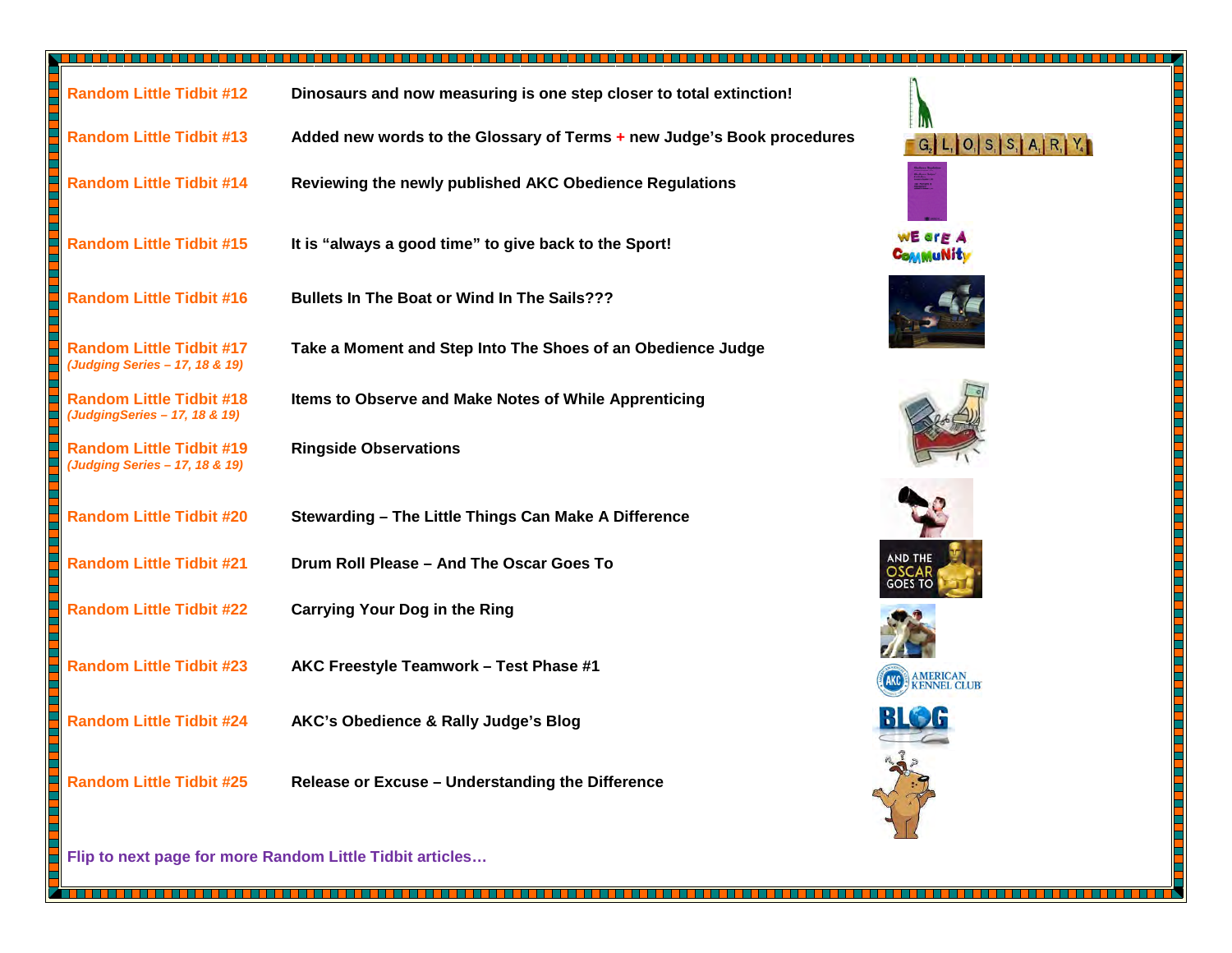| <b>Random Little Tidbit #26</b> | What to do with your arms and hands while in the ring?                                                  |
|---------------------------------|---------------------------------------------------------------------------------------------------------|
| <b>Random Little Tidbit #27</b> | Principal features & Non-principal features of an exercise                                              |
| <b>Random Little Tidbit #28</b> | Are the Jumps Set Correctly? Who Is Responsible?                                                        |
| <b>Random Little Tidbit #29</b> | Tweaks that are now in effect to the Regulations                                                        |
| <b>Random Little Tidbit #30</b> | Detailed Articles by the exercises, Novice, Open & Utility                                              |
| <b>Random Little Tidbit #31</b> | Principal features & non-principal features of the Novice Exercises                                     |
| <b>Random Little Tidbit #32</b> | <b>Principal</b><br>Principal features & non-principal features of the Open Exercises<br><b>Toolkit</b> |
| <b>Random Little Tidbit #33</b> | Principal features & non-principal features of the Utility Exercises                                    |
| <b>Random Little Tidbit #34</b> | <b>Streamlining the Postings of Required Materials.</b>                                                 |
| <b>Random Little Tidbit #35</b> | Ask Questions Beforehand And Then Get It In Writing!                                                    |
| <b>Random Little Tidbit #36</b> | <b>NEW EXERCISE</b><br>Sit Stay - Get Your Leash                                                        |
| <b>Random Little Tidbit #37</b> | <b>NEW EXERCISE</b><br>Group Exercise - Sit and Down Stay (a two part exercise)                         |
| <b>Random Little Tidbit #38</b> | <b>NEW EXERCISE</b><br><b>Command Discrimination</b>                                                    |
| <b>Random Little Tidbit #39</b> | <b>NEW EXERCISE</b><br><b>Stay - Get Your Leash</b>                                                     |
| <b>Random Little Tidbit #40</b> | <b>NEW EXERCISE</b><br>Change to Graduate Novice - Stay - Get Your Leash                                |

**Flip to next page for more Random Little Tidbit articles…** 

## Principal **Toolkit ISE**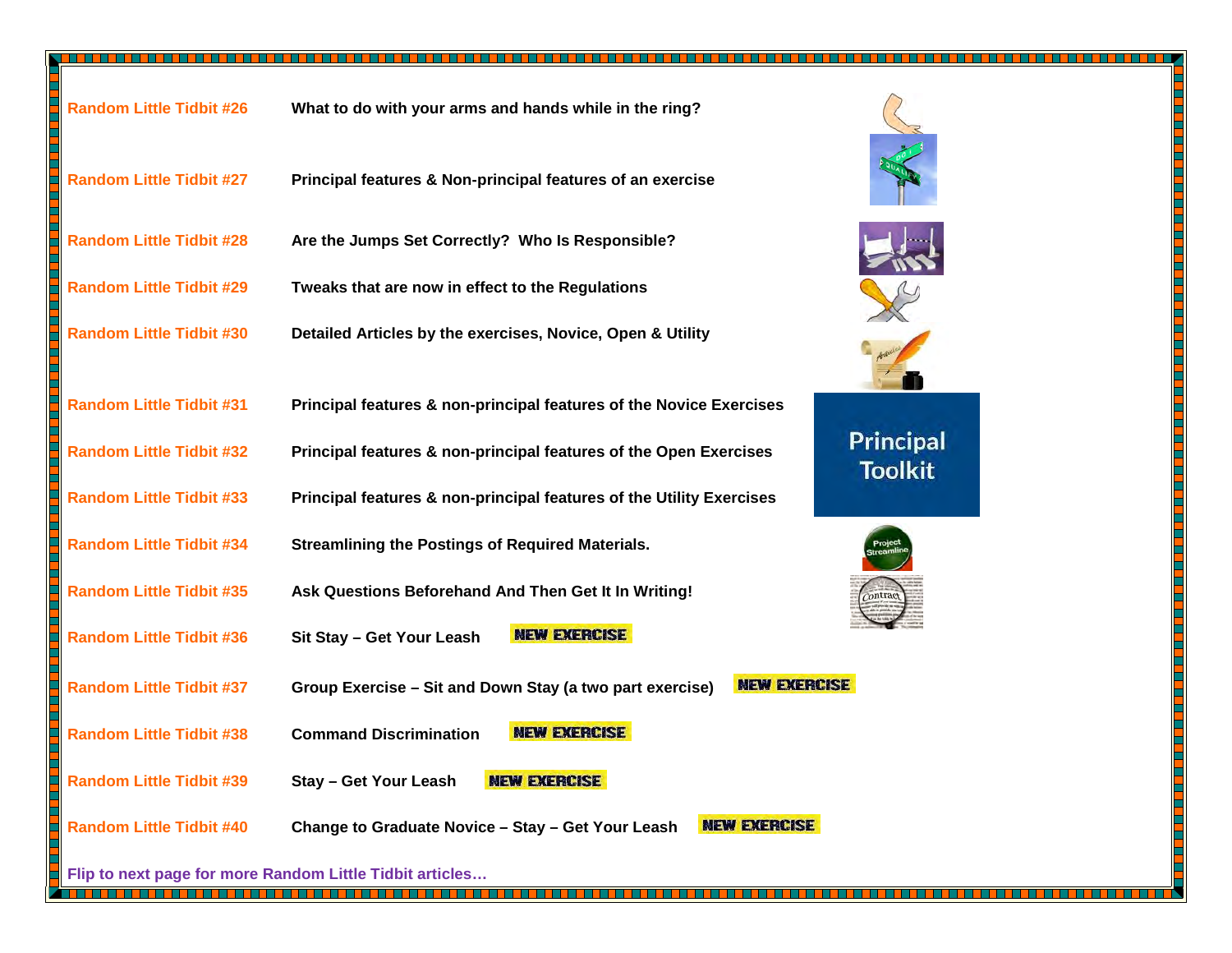| <b>Random Little Tidbit #41</b> | Changes to Brace, Veterans & Team Sit Stay - Get Your Leash & Group Exercise -<br><b>NEW EXERCISE</b><br>Sit & Down Stay |
|---------------------------------|--------------------------------------------------------------------------------------------------------------------------|
| <b>Random Little Tidbit #42</b> | The AKC Obedience Judge's Book                                                                                           |
| <b>Random Little Tidbit #43</b> | Reviewing the Requirements for the Perfect Signal, or NOT!                                                               |
| <b>Random Little Tidbit #44</b> | Tips on Saving Time and Managing a Ring.                                                                                 |
| <b>Random Little Tidbit #45</b> | PVC Leash Holders - Now, a point to ponder.                                                                              |
| <b>Random Little Tidbit #46</b> | Revisions to the Open Stay - Get Your Leash exercise.                                                                    |
| <b>Random Little Tidbit #47</b> | A Triple Q Ribbon for Obedience? Why Not!                                                                                |
| <b>Random Little Tidbit #48</b> | Lingo<br>Standardized Judging and That Includes the                                                                      |
| <b>Random Little Tidbit #49</b> | <b>Judging Procedures from the Regulations!</b>                                                                          |
| <b>Random Little Tidbit #50</b> | Does Your Equipment Get the Green Light to Enter the Ring?                                                               |
| <b>Random Little Tidbit #51</b> | The Grandfather of Performance - Obedience<br><b>Visual Perception</b>                                                   |
| <b>Random Little Tidbit #52</b> | Be careful of your perceptions in regards to the <i>duties</i> of an Obedience Judge!                                    |
| <b>Random Little Tidbit #53</b> | A Quick Reference Guide to a Judge's Duties<br>Next<br>mood                                                              |
| <b>Random Little Tidbit #54</b> | swing:<br>Guard Against The Mood Swings in Obedience, They Can Do Irreparable Harm To Our Sport                          |
| <b>Random Little Tidbit #55</b> | <b>IUMA</b><br>Common Handler Errors to Avoid in The Obedience Ring Part I - The AKC Novice Ring<br>ᢟ                    |
| <b>Random Little Tidbit #56</b> | <b>BAO</b><br>Common Handler Errors to Avoid in The Obedience Ring Part II - The AKC Open Ring                           |
| <b>Random Little Tidbit #57</b> | $\bullet$<br>Common Handler Errors to Avoid in The Obedience Ring Part III - The AKC Utility Ring                        |
|                                 | Flip to next page for more Random Little Tidbit articles                                                                 |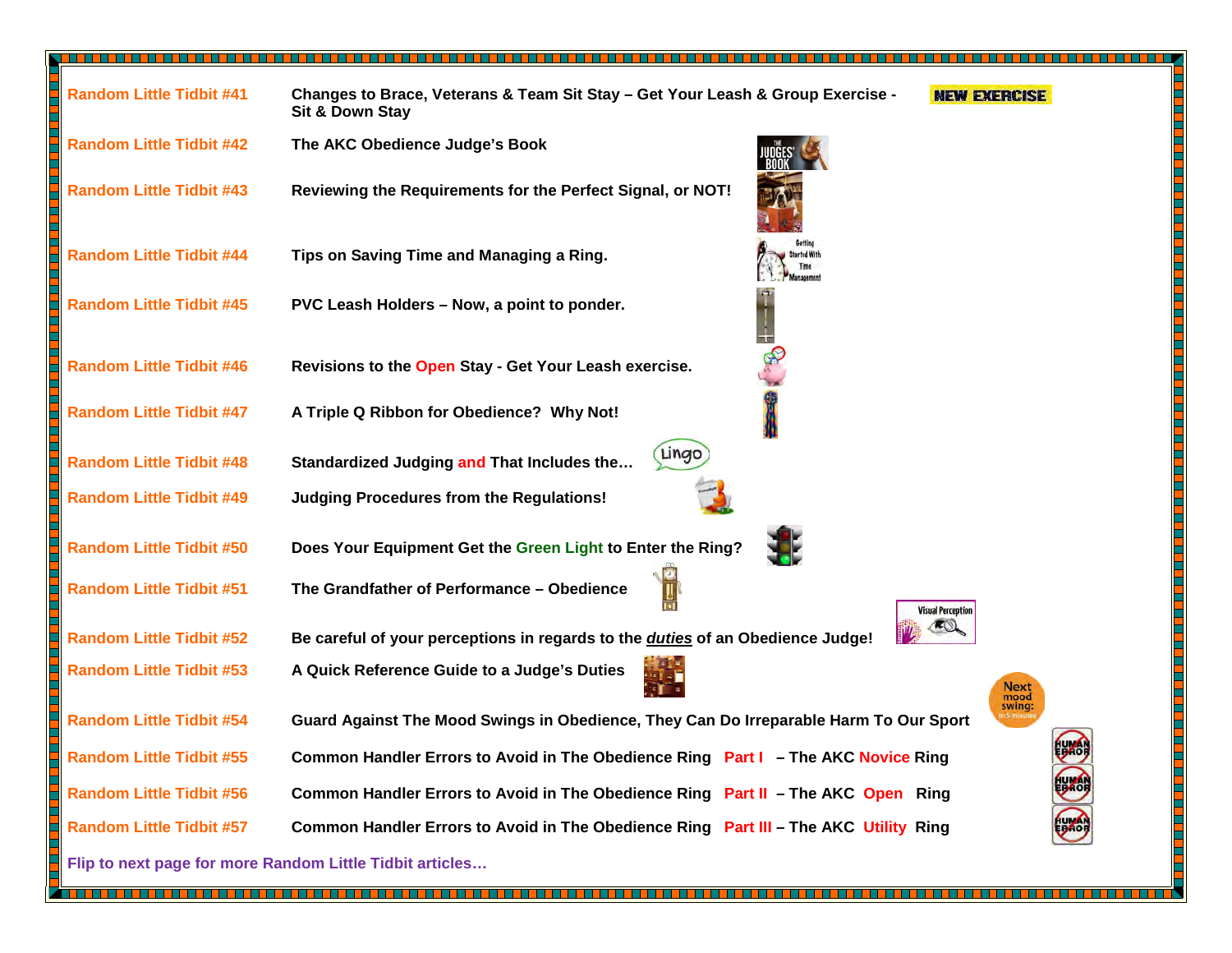| <b>Random Little Tidbit #58</b> | Pondering What Obedience/Rally Class to Enter?           |
|---------------------------------|----------------------------------------------------------|
| <b>Random Little Tidbit #59</b> | <b>Knowledge Is Your Key To Success</b>                  |
| <b>Random Little Tidbit #60</b> | We Have a Run-off For a Placement!                       |
| <b>Random Little Tidbit #61</b> | The Awards Ceremony - What to Expect.                    |
| <b>Random Little Tidbit #62</b> | <b>DOUBLE</b><br>Did YOU Double Check the Judge's Book?  |
| <b>Random Little Tidbit #63</b> | One Standard of Judging-or-DOUBLE Standard               |
| <b>Random Little Tidbit #64</b> | <b>Judging the GIANTS</b>                                |
| <b>Random Little Tidbit #65</b> | What to Carry in Your Judge's Case?                      |
| <b>Random Little Tidbit #66</b> | Q & A to Covid-19 on the AKC Blog                        |
| <b>Random Little Tidbit #67</b> | Pilot Program Starting April $1^{st}$ , 2021 > Fix 'n Go |
| <b>Random Little Tidbit #68</b> | <b>Changes made in the Judge's Application Process</b>   |
| <b>Random Little Tidbit #69</b> | <b>Excusal vs. Release Reference Chart</b>               |
| <b>Random Little Tidbit #70</b> | Keeping Up With The AKC Blog, or Snoozing                |
|                                 |                                                          |
| <b>Random Little Tidbit #71</b> | The Intricacies in Designing a Heeling Pattern THT       |
| <b>Random Little Tidbit #72</b> | You're Next in the Ring! Is Your Game Plan in Order?     |
| <b>Random Little Tidbit #73</b> | How Chapter 2 Ties Into All Class Chapters               |
| <b>Random Little Tidbit #74</b> | 95<br>Novice, Open & Utility Are Linked Together         |
| <b>Random Little Tidbit #75</b> | Versatility - A Very Cool Class Not To Be Overlooked.    |
| <b>Random Little Tidbit #76</b> | The Judge Is Waiting For You To Enter!                   |

<u>TA SA SA MARA NA MARA NA MATA NA MATA NA MATA NA MATA NA MATA NA MATA NA MATA NA MATA NA MATA NA MATA NA MATA N</u>

**Flip to next page for more Random Little Tidbit articles…** 



H

٩

Н